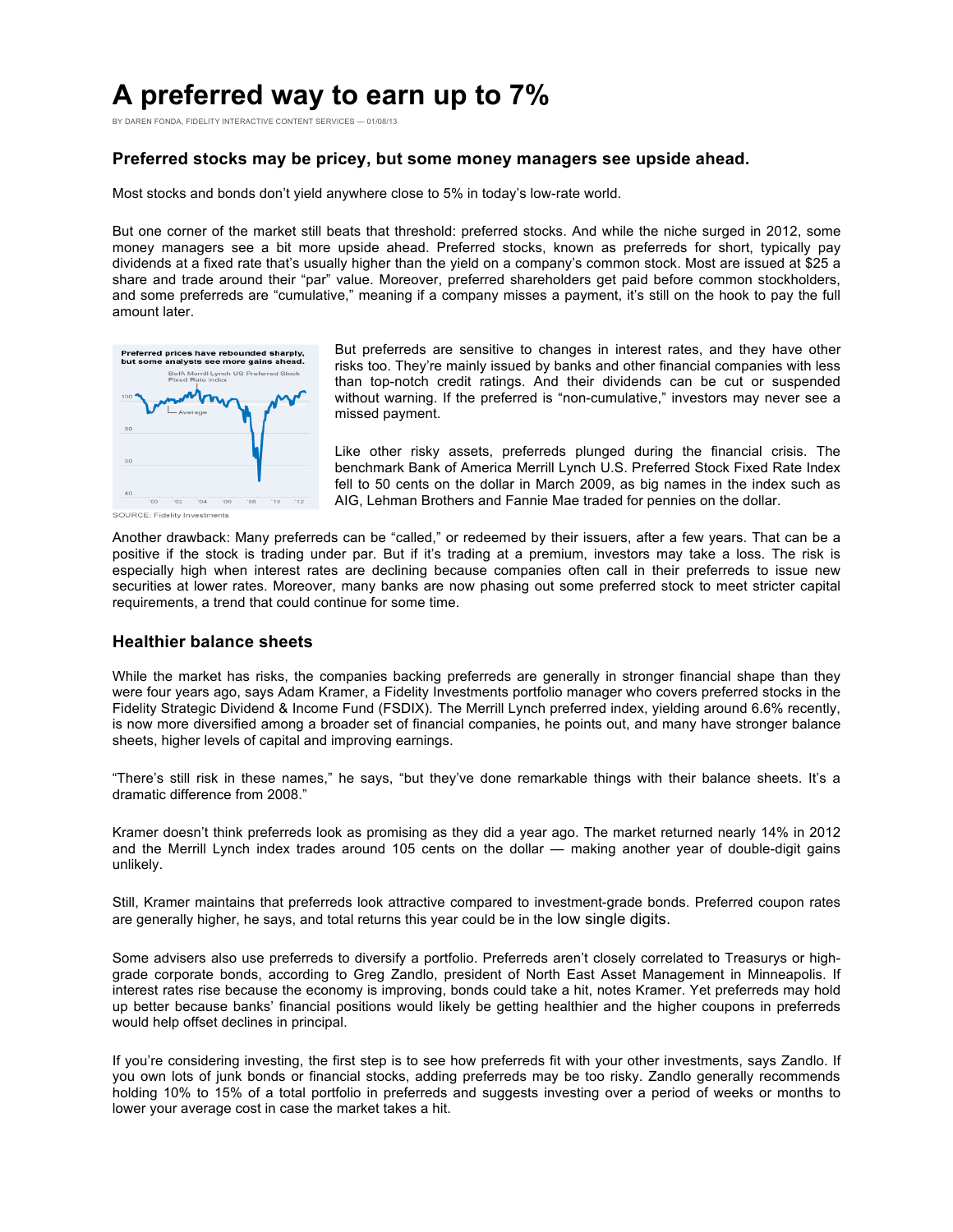# **How to invest**

Given the complexity of preferreds, most advisers recommend investing through an ETF or fund. These investments hold baskets of preferreds, providing automatic diversification, and they offer broad exposure to the market, says George Kiraly, an adviser with LodeStar Advisory Group in Short Hills, N.J.

One way to dip in is with a mutual fund that holds some preferreds along with other income-oriented investments.

Fidelity Strategic Dividend & Income Fund (FSDIX) takes that approach, investing around 20% of its assets in preferreds, along with dividend-paying common stocks, REITs and convertible bonds. While the preferred market looks a bit frothy, co-manager Kramer sees good opportunity now in "floating rate" preferreds, which should do well if interest rates start to rise. Overall, the fund beat the S&P 500 with an 11.8% annualized return over the last three years. Its yield is relatively low, however, at 2.5%.

Another top performer is Nuveen Preferred Securities Fund (NPSCX). It holds almost all its assets in preferreds and yields around 4.8%. Its 14% annualized return over the last three years beat 85% of flexible income funds, according to Lipper. One caveat: The fund's expense ratio is high at 1.85%. There's also a \$75 transaction fee to buy shares on the Fidelity platform.

Another way to invest is through ETFs and closed-end funds that focus on preferreds. Closed-end funds, which hold baskets of securities and trade on the open market like a stock, tend to yield a bit more than mutual funds, but they're riskier since they often use leverage to boost returns. Their share prices usually trade at a discount or premium to the funds' net asset value, adding another element of complexity and volatility.

As always, the following picks are suggestions, based on our research and interviews with analysts and money managers. You should do your own research or consult an adviser before investing.

#### **iShares S&P U.S. Preferred Stock Index Fund**

- **Ticker: PFF**
- **30-day SEC yield:** 5.6%
- **Expense ratio:** 0.48%

For broad exposure to preferreds, Kiraly recommends the iShares S&P U.S. Preferred Stock Index Fund ETF (PFF), which tracks the S&P U.S. Preferred Stock Index. With \$10.7 billion in assets, it's the largest preferred ETF on the market. It holds 267 preferreds, with none accounting for more than 3% of the fund.

**One potential drawback:** 85% of the fund's assets are in banks and other financial firms, including European companies such as HSBC (HBC) and ING Group (ING). Many large banks are now calling in their preferreds, which could pressure prices for the index, says Morningstar analyst Abby Woodham.

## **Market Vectors Preferred Securities ex Financials ETF**

- **Ticker: PFXF**
- **30-day SEC yield:** 6.2%
- **Expense ratio:** 0.4%

This ETF avoids financials entirely. About a third of its assets are in preferreds issued by real-estate investment trusts; 24% of the fund is in utilities and 13% is in auto manufacturers, including 11.3% in General Motors (GM) preferreds alone. The upside of the ETF is that it yields a bit more. Changes in bank capital requirements aren't an issue for investors, and it's broadly diversified across industries.

**The downside:** Many non-financial preferreds trade at a premium, according to Fidelity fund manager Kramer. Moreover, the ETF's 11% position in GM preferred stock looks top-heavy, says Morningstar's Woodham. If GM's financial position weakens, it could drag down the ETF's returns. "A 10% position in one company is larger than what you'd see in some other funds," she says.

## **Nuveen Quality Preferred Income Fund 3**

- **Ticker: JHP**
- **Distribution rate:** 7%
- **Expense ratio:** 1.86%

Nuveen Quality Preferred Fund (JHP) is a closed-end fund that holds 96% of its assets in preferreds, concentrated